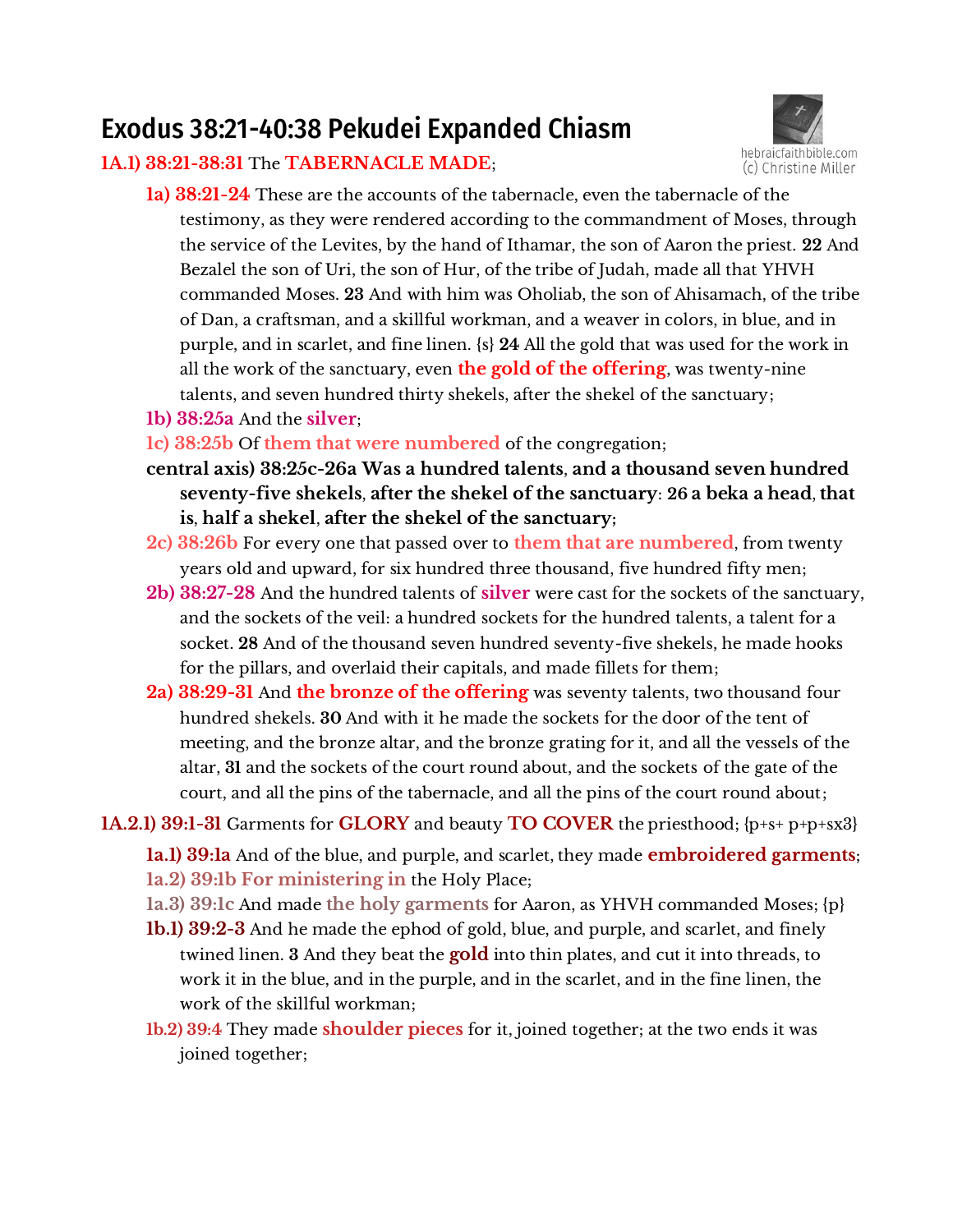- **1b.3) 39:5** And the **skillfully woven band**, that was on it, with which to gird it on, was of the same piece and of like work: of gold, of blue, and purple, and scarlet, and fine twined linen, as YHVH commanded Moses; {s}
- **1c) 39:6a** And they wrought the onyx stones, enclosed in settings of gold, engraved with the **engravings of a signet**;
- **1d) 39:6b According to the names of the children of Israel**;
- **1e) 39:7** And he put them on the shoulder pieces of the ephod, to be **stones** of memorial for the children of Israel, as YHVH commanded Moses; {p}
- **1f) 39:8a** And he **made the breastplate**, the work of the skillful workman, like the work of the ephod;
- **central axis) 39:8b Of gold**, **of blue**, **and purple**, **and scarlet**, **and fine twined linen**;
- **2f) 39:9** It was foursquare; they **made the breastplate** double; a span was its length, and a span its breadth, being double;
- **2e) 39:10-13** And they set in it four rows of **stones**: a row of carnelian, topaz, and garnet was the first row. **11** And the second row, a ruby, a sapphire, and an emerald. **12** And the third row, a jacinth, an agate, and an amethyst. **13** And the fourth row, a beryl, an onyx, and a jasper; they were enclosed in fittings of gold in their settings;
- **2d) 39:14a** And the stones were **according to the names of the children of Israel**, twelve, according to their names;
- **2c) 39:14b** Like the **engravings of a signet**, every one according to his name, for the twelve tribes;
- **2b.1) 39:15-18a** And they made on the breastplate corded chains, of braided work of **pure gold**. **16** And they made two settings of gold, and two gold rings; and put the two rings on the two ends of the breastplate. **17** And they put the two braided chains of gold on the two rings at the ends of the breastplate. **18** And the other two ends of the two braided chains they put on the two settings;
- **2b.2) 39:18b-20a** And put them on the **shoulder pieces** of the ephod, in the front of it. **19** And they made two rings of gold, and put them upon the two ends of the breastplate, upon its edge, which was toward the side of the ephod inward. **20** And they made two rings of gold, and put them on the two **shoulder pieces** of the ephod underneath, in the front of it, close by the its coupling;
- **2b.3) 39:20b-21** Above the **skillfully woven band** of the ephod. **21** And they bound the breastplate by its rings to the rings of the ephod with a thread of blue, that it might be on the **skillfully woven band** of the ephod, and that the breastplate might not be loosed from the ephod; as YHVH commanded Moses; {p}
- **2a.1) 39:22-26a** The **robe** of **woven work**;

**1a) 39:22** And he made the **robe** of the ephod **of woven work**, all of blue;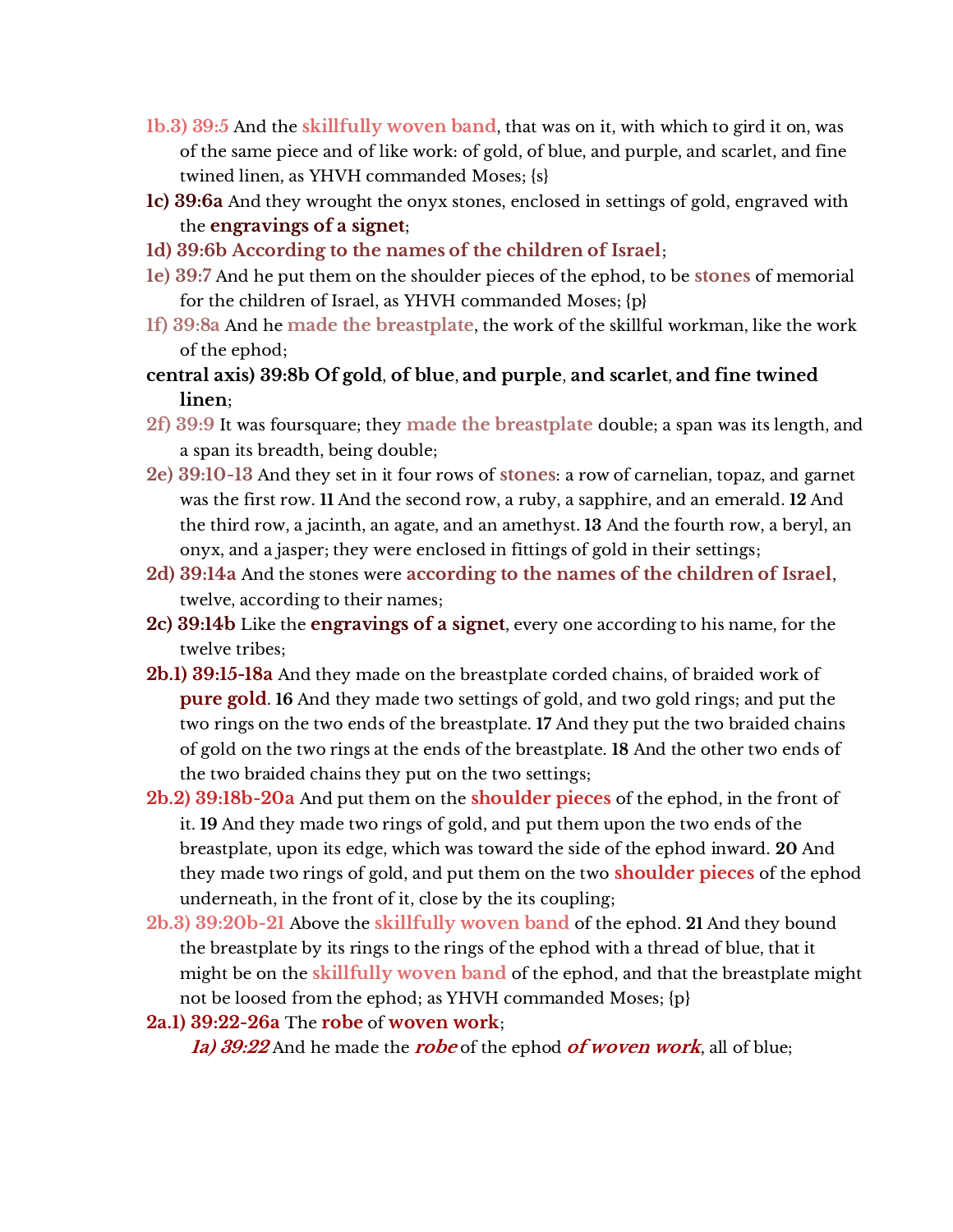- **central axis) 39:23 And the hole of the robe in its midst**, **as the hole of a coat of mail**, **with a binding round about its hole**, **that it should not be rent**;
- **2a) 39:24-26a** And they made on the **skirts of the robe pomegranates** of blue, and purple, and scarlet, and twined linen. **25** And they made bells of pure gold, and put the bells between the **pomegranates** on the skirts of the robe round about, between the pomegranates: **26** a bell and a pomegranate, a bell and a pomegranate, on the **skirts of the robe** round about;
- **2a.2) 39:26b To minister in**; as YHVH commanded Moses; {s}
- **2a.3) 39:27-31 The holy crown**;
	- **1a) 39:27-28a** And they made the tunics of fine linen of woven work for Aaron, and for his sons, **28** and the **turban** of fine linen, and the beautiful headbands of fine linen;
	- **1b) 39:28b-29** And the linen breeches of fine twined linen, **29** and the girdle of fine twined linen, and **blue**, and purple, and scarlet, the work of the weaver in colors; as YHVH commanded Moses; {s}
	- **central axis) 39:30 And they made the plate of the holy crown of pure gold**, **and wrote on it a writing**, **like the engravings of a signet**: **HOLY TO YHVH**;
	- **2b) 39:31a** And they tied to it a **thread of blue**;
	- **2a) 39:31b** To fasten it over the **turban**; as YHVH commanded Moses; **{s}**
- **1A.2.2) 39:32** Thus was **FINISHED** all **THE WORK** of the tabernacle of the tent of meeting; and the children of Israel did according to all that YHVH commanded Moses, so they did;  $\{p\}$

## **CENTRAL AXIS) 39:33-43 THEY BROUGHT THE TABERNACLE TO MOSES**, **HE INSPECTED THE WORK AND FOUND IT DONE ACCORDING TO COMMANDMENT**; {p}

**1a) 39:33-42a** And **they brought the tabernacle to Moses**, the tent, and all its furniture, its clasps, its boards, its bars, and its pillars, and its sockets; **34** and the covering of rams' skins dyed red, and the covering of sealskins, and the veil of the screen; **35** the ark of the testimony, and its poles, and the mercy seat; **36** the table, all its vessels, and the showbread; **37** the pure lampstand, its lamps, even the lamps to be set in order, and all its vessels, and the oil for the light; **38** and the golden altar, and the anointing oil, and the sweet incense, and the screen for the door of the tent; **39** the bronze altar, and its grating of bronze, its poles, and all its vessels, the laver and its base; **40** the hangings of the court, its pillars, and its sockets, and the screen for the gate of the court, its cords, and its pins, and all the instruments of the service of the tabernacle of the tent of meeting; **41** the embroidered garments for ministering in the Holy Place; the holy garments for Aaron the priest,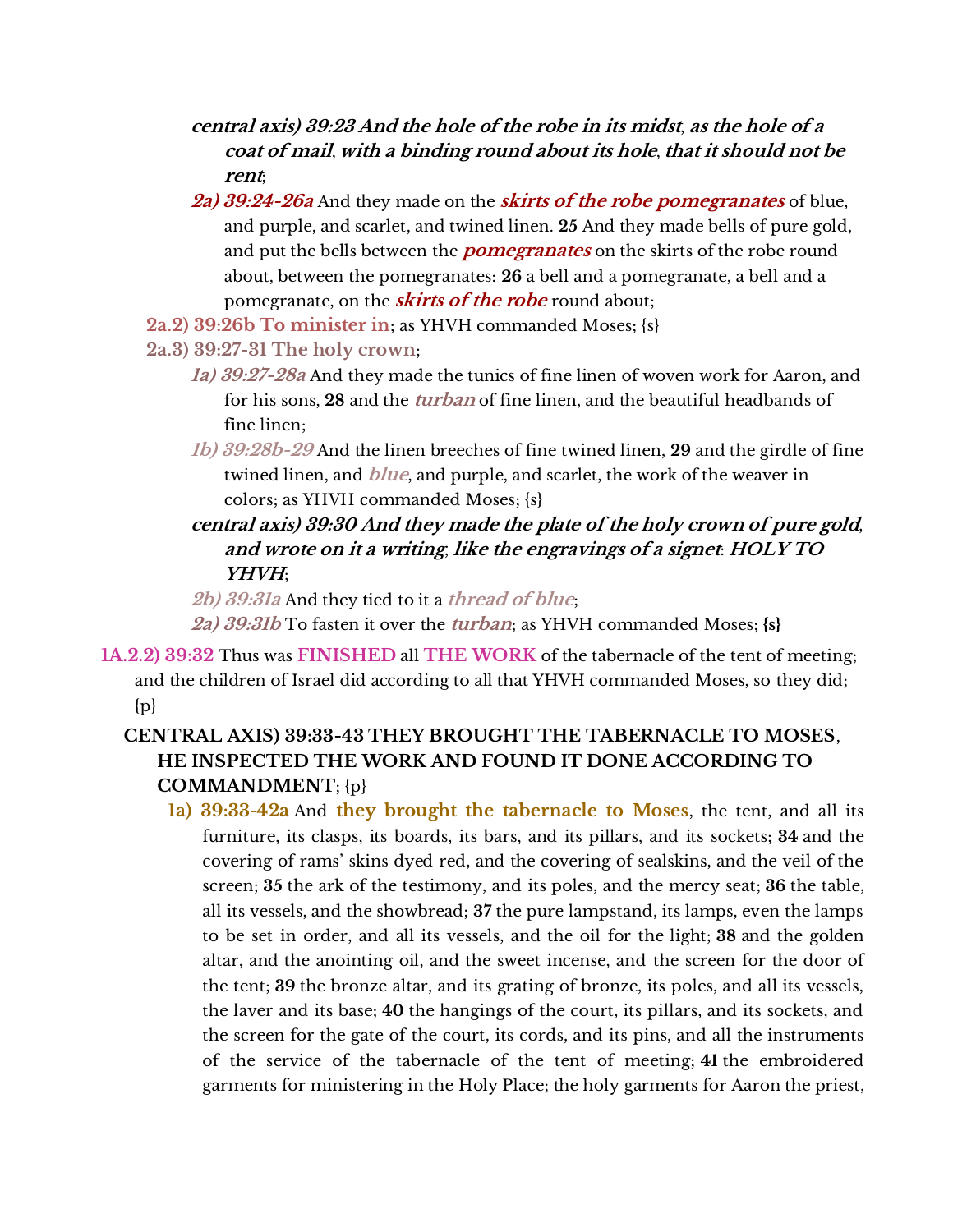and the garments of his sons, to minister in the priest's office. **42** According to all that **YHVH commanded Moses**;

- **1b) 39:42b** So **the children of Israel did** all the work;
- **central axis) 39:43a** A**nd Moses saw all the work**;
- **2b) 39:43b** And, behold, **they had done** it;
- **2a) 39:43c** As **YHVH had commanded**, even so they had done it. And Moses blessed them; {p}

#### **2A.1) 40:1-33A** The **TABERNACLE RAISED UP**; {sx8}

- **1a.1) 40:1-2a** And YHVH spoke to Moses, saying: **2** '**On the first day of the first month**;
- **1a.2) 40:2b-15** You shall **raise up the tabernacle**;
	- **1a) 40:2b-8** You shall raise up the tabernacle of the tent of meeting. **3** And **you shall put in it** the ark of the testimony, and you shall screen the ark with the veil. **4** And you shall bring in the table, and set in order the bread that is on it; and you shall bring in the lampstand, and light its lamps. **5** And you shall set the golden altar for incense before the ark of the testimony, and hang the screen of the door to the tabernacle. **6** And you shall set the altar of burnt offering before the door of the tabernacle of the tent of meeting. **7** And you shall set the laver between the tent of meeting and the altar, and shall put water in it. **8** And you shall set up the court round about, and hang up the screen of the gate of the court;
	- **1b) 40:9-11** And you shall take the anointing oil, and **anoint the tabernacle**, and all that is in it, and shall hallow it, and all its furniture; and it shall be holy. **10** And you shall anoint the altar of burnt offering, and all its vessels, and sanctify the altar; and the altar shall be most holy. **11** And you shall anoint the laver and its base, and sanctify it;
	- **central axis) 40:12 And you shall bring Aaron and his sons to the door of the tent of meeting**, **and shall wash them with water**;

## **2a) 40:13a** And **you shall put on Aaron the holy garments**;

**2b) 40:13b-15** And you shall **anoint him**, and sanctify him, that he may minister to Me in the priest's office. **14** And you shall bring his sons, and put tunics on them. **15** And you shall anoint them, as you anointed their father, that they may minister to Me in the priest's office; and their anointing shall be to them for an everlasting priesthood throughout their generations;

**1b) 40:16a Thus Moses did**;

**central axis) 40:16b According to all that YHVH commanded him**;

- **2b) 40:16c So he did**; {s}
- **2a.1) 40:17a** And it came to pass **in the first month** in the second year, **on the first day** of the month;